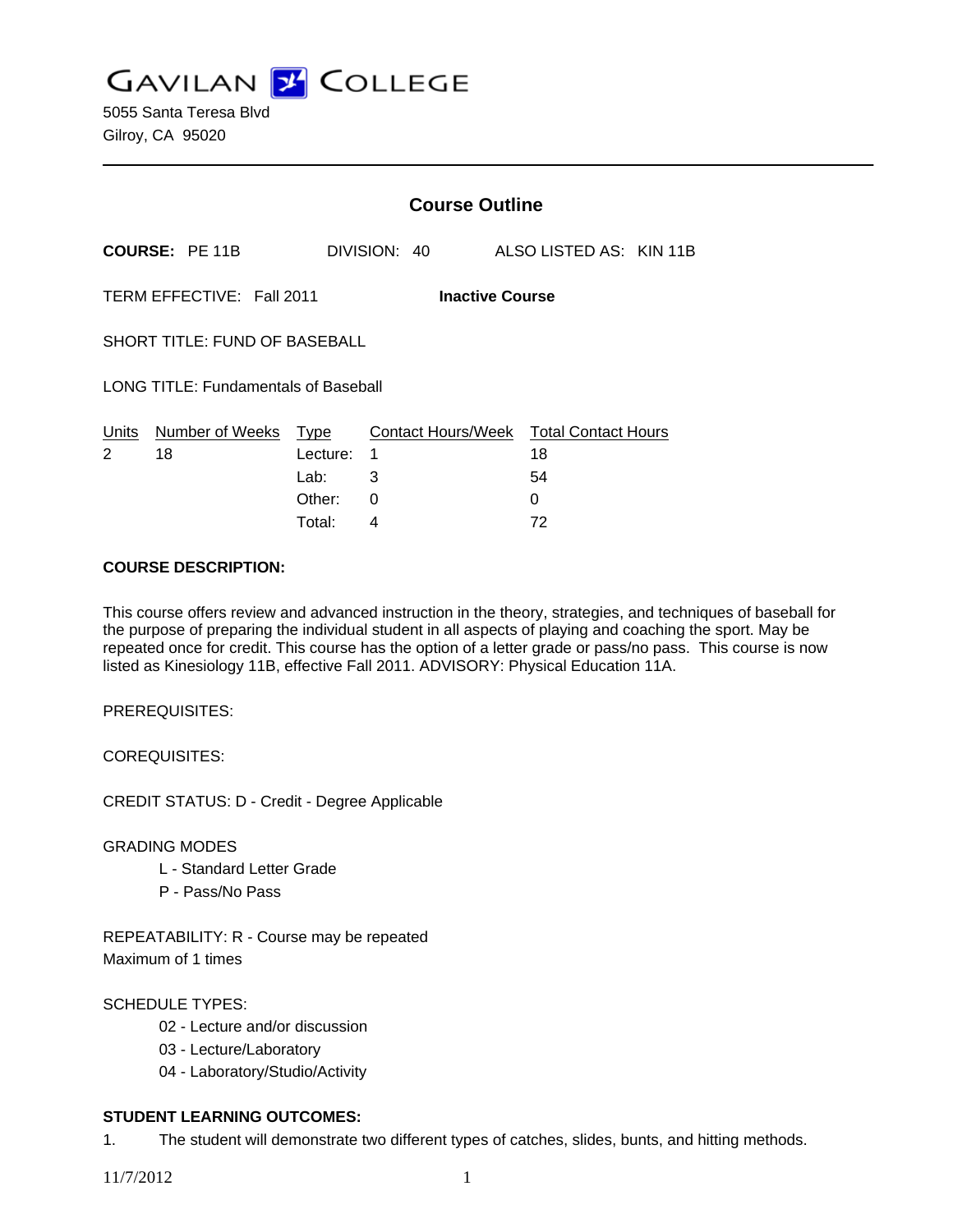ILO: 7, 2, 4 Measure: performance, skill test

2. The student will explain the importance of sound pitching, catching, and middle infield play to the success of a competitive baseball team.

ILO: 7, 2, 1

Measure: oral report, written exam

3. The student will recognize various offensive and defensive situations common to baseball and apply the appropriate strategies and techniques.

ILO: 7, 2, 1, 4

Measure: demonstration, exam

4. The student will utilize a variety of hand and verbal signals while base coaching to facilitate the proper offensive strategies appropriate to the situation.

ILO: 7, 1, 4, 2

Measure: demonstration, role playing, witten report, oral report

## **CONTENT, STUDENT PERFORMANCE OBJECTIVES, OUT-OF-CLASS ASSIGNMENTS**

Inactive Course: 11/08/2010

This course is now listed as Kinesiology 11B, effective Fall 2011.

Curriculum Approval Date: 04/28/2008

#### 12 Hours

Introduction and review of course syllabus and grading procedures. Review of equipment needs and introduction of additional stretching and conditioning methods specific to baseball. Additional detailed instruction in the mechanics of throwing and catching will be provided. This will include such skills as fielding ground balls hit at different speeds and catching fly balls at various levels. Students who repeat the class will enhance their skills through constant repetition. They will also discuss these specific techniques with first year students.

HW: Students will develop a flexibility and conditioning program, including a list of the specific muscles that are benefited, and demonstrate it to the class. They will design a series of outfield and/or infield drills for baseball players, which will include diagrams of the organization and implementation of each drill.

SPO: Students will perform stretching and conditioning drills as a part of class warm-up. They will discuss and demonstrate the techniques used for fielding ground balls hit at different speeds and for catching fly balls at various levels.

#### 8 Hours

Review of hitting fundamentals and introduction and practice of various types of situational hitting techniques, such as hitting behind the runner and slap hitting. Lecture, discussion, and video analysis of various hitting methods will be utilized. Review of basic bunting fundamentals and integration of drag bunting, fake bunting, and slash hitting methods. Students who repeat the course will complete a video analysis of a first year player. They will assist with instructing beginning players in the basic skills of hitting and bunting.

HW: Outside of class, students will review a tape on the proper hitting technique and list some common errors. Students will work on their bunting technique using whiffle balls or tennis balls. They will analyze the differences between various bunting techniques.

SPO: Students will demonstrate situational hitting; such as hitting behind the runner, slap hitting, drag bunting, and fake bunting in game-like situations.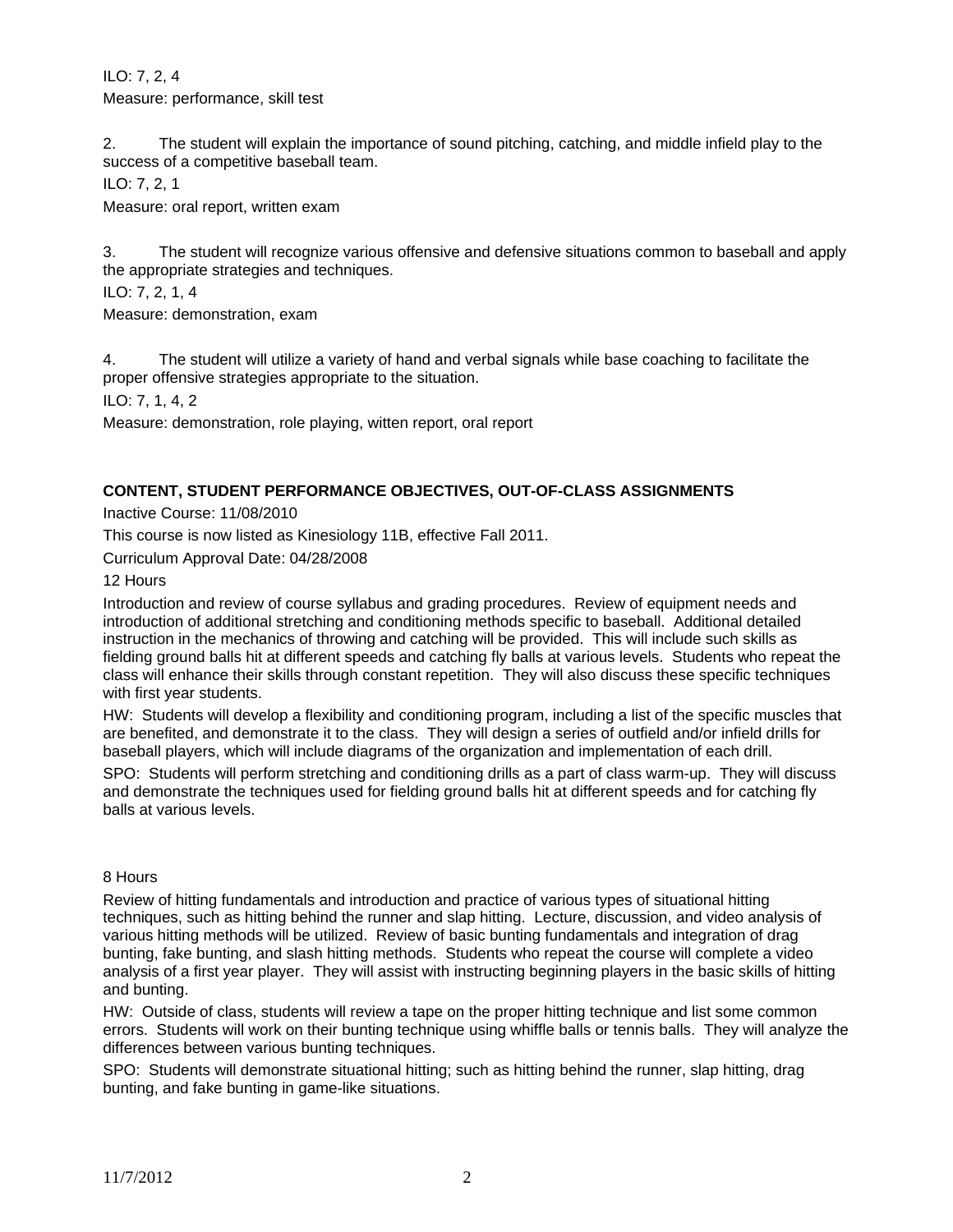## 8 Hours

Discussion, demonstration, and guided practice will be utilized to introduce advanced base running strategies and advanced sliding techniques such as the hook slide. Philosophies and techniques of base coaching will be discussed. Students who repeat the class will increase their proficiency through repetition in a supervised setting. They will assist first year students with their base coaching techniques.

HW: Outside of class, students will watch at least two baseball games and make a chart which indicates: the types of slides the players used, a description of the situation in which the slide was made, and a critique of the slide. They will write a summary of the hand signals and verbal instructions used by base coaches and the situations in which they were given.

SPO: Students will demonstrate a hook slide. They will discuss the importance of utilizing the base coach while running bases. The signals and techniques used by the base coaches will be described and demonstrated.

## 8 Hours

Details will be offered in the mechanics of pitching, pitch selection, and throwing various types of pitches, including the change up and curve. Video analysis may be utilized. Review of basic catching mechanics and a presentation of advanced instructional techniques involved in pitch calling, blocking balls, throwing out runners, catching foul balls, and directing the defense. Repetition will increase the proficiency of skills for those students who repeat the class.

HW: As an out of class assignment, students will watch two videos on the fundamentals of pitching and produce an outline of the drills and techniques presented. Through visualization and shadowing practice they will work on the proper set up, glove position on various pitches, and blocking techniques for the catcher's position.

SPO: Students will describe the mechanics involved in throwing a change up and a curve. They will explain and demonstrate the proper techniques used by the catcher when blocking balls, catching foul balls, and framing various pitches.

## 12 Hours

Advanced infield and outfield play. Fielding difficult grounders, where and when to throw, catching fly balls, and cut and relay techniques will be presented. Defensive situations, including the philosophies and strategies involved in defending the bunt, double steals, rundowns, and pick-off plays will be discussed and demonstrated. Offensive strategy and philosophy involved in more competitive levels of play will be discussed. Application of various types of steals, bunts, and hitting techniques in various situations will be practiced. Students who repeat the class will have their skills or proficiencies enhanced by supervised repetition and practice in class.

HW: As an out of class assignment, students will develop an organizational chart showing the use of relay and cut off plays with runners on base and in various game situations. They will analyze a game tape as it relates to offensive and defensive situations and strategies.

SPO: Students will demonstrate offensive and defensive strategies, including bunting, stealing, pick-off plays, the hit and run, and rundowns through drills and scrimmage situations.

## 8 Hours

Review of advanced hitting and bunting situations. Lecture, discussion, and debate on the essential aspects of coaching; including motivation, organization, record keeping, ordering and inventory of equipment, eligibility, recruiting, and fundraising. Students who repeat the class will analyze hitting and bunting situations in game-like conditions. They will be provided a leadership opportunity. They will explain their own philosophy of coaching a baseball team.

HW: Students will interview a baseball coach and ask them various questions pertaining to their philosophies of hitting and bunting techniques and situations. They will complete a written assignment on one aspect of coaching.

SPO: Students will implement their hitting and bunting skills in a variety of game situations. They will discuss their philosophy of coaching.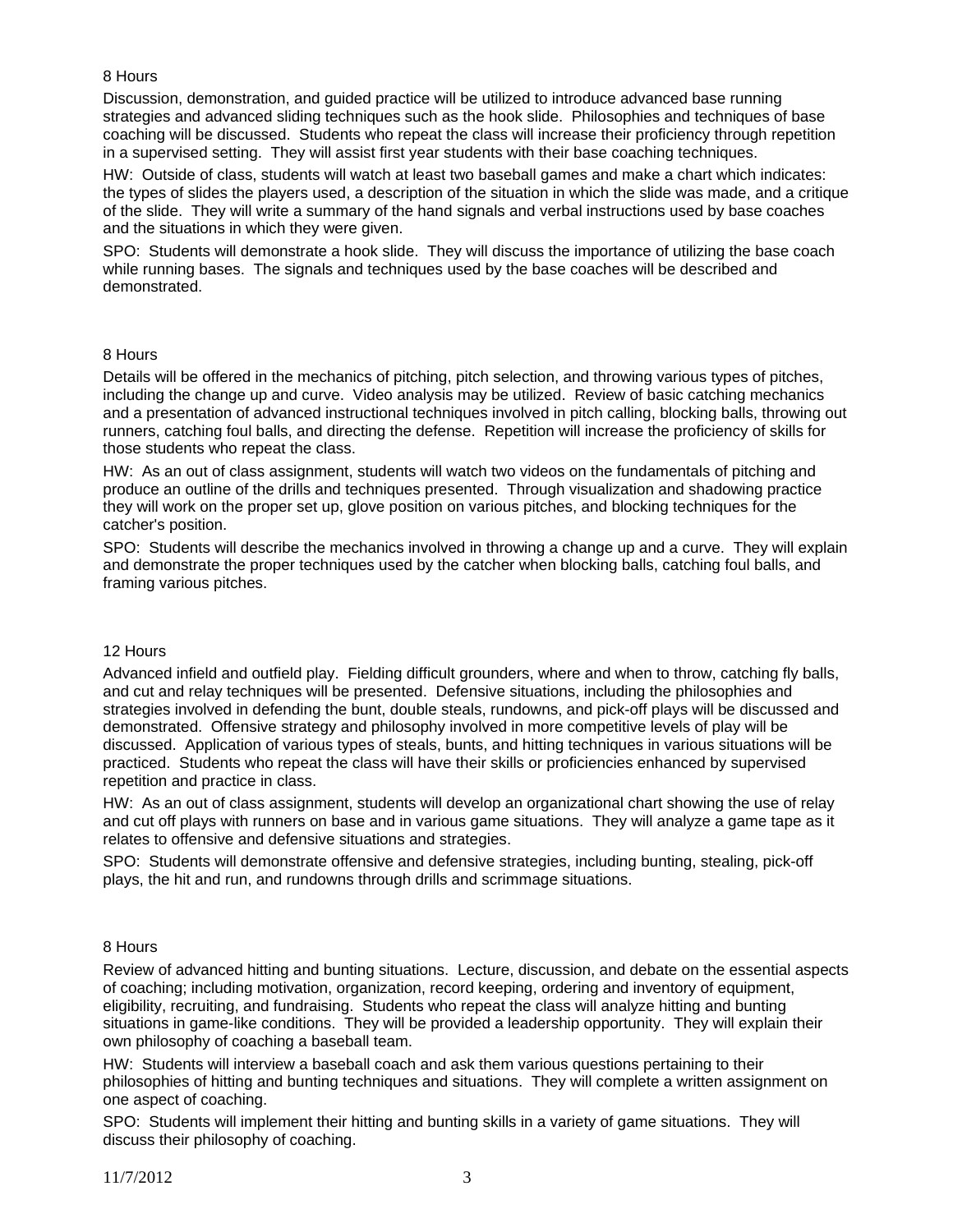#### 12 Hours

Interclass play will be utilized to practice baseball skills, base coaching, and the rules of the game. Umpiring scrimmages will also be included. Semester review and skill evaluation. Students who repeat the class will have their skills or proficiencies enhanced by supervised repetition and practice in class.

HW: Students will write a 1-2 page summary on an umpiring experience. They will select one offensive skill and one defensive skill and evaluate and/or analyze the mechanics of these skills.

SPO: During scrimmages and/or game situations, students will apply their playing skills, base coaching techniques, rules of the game, and umpiring abilities.

2 Hours

Final examination. Practical and/or written.

## **METHODS OF INSTRUCTION:**

Lecture, demonstration, guided practice, video analysis and interpretation, group discussion.

## **METHODS OF EVALUATION:**

Category 1 Substantial writing assignments:

Section 1:

Written Homework

Section 2 – If this is a degree applicable course, but substantial writing assignments are not appropriate, check reason:

Course primarily involves skill demonstration or problem solving

Category 2 – Computational or non-computational problem solving demonstrations including:

0%

Category 3 – Skill Demonstrations, including:

Field Work 30% to 50%

Performance Exams

Category 4 – Objective Exams, including:

10% to 20%

Multiple Choice

True/False

Matching Items

Completion

Category 5 – Any other methods of evaluation:

This class requires student participation.

30% to 40%

# **REPRESENTATIVE TEXTBOOKS:**

## **ARTICULATION and CERTIFICATE INFORMATION**

 Associate Degree: CSU GE: IGETC: CSU TRANSFER: